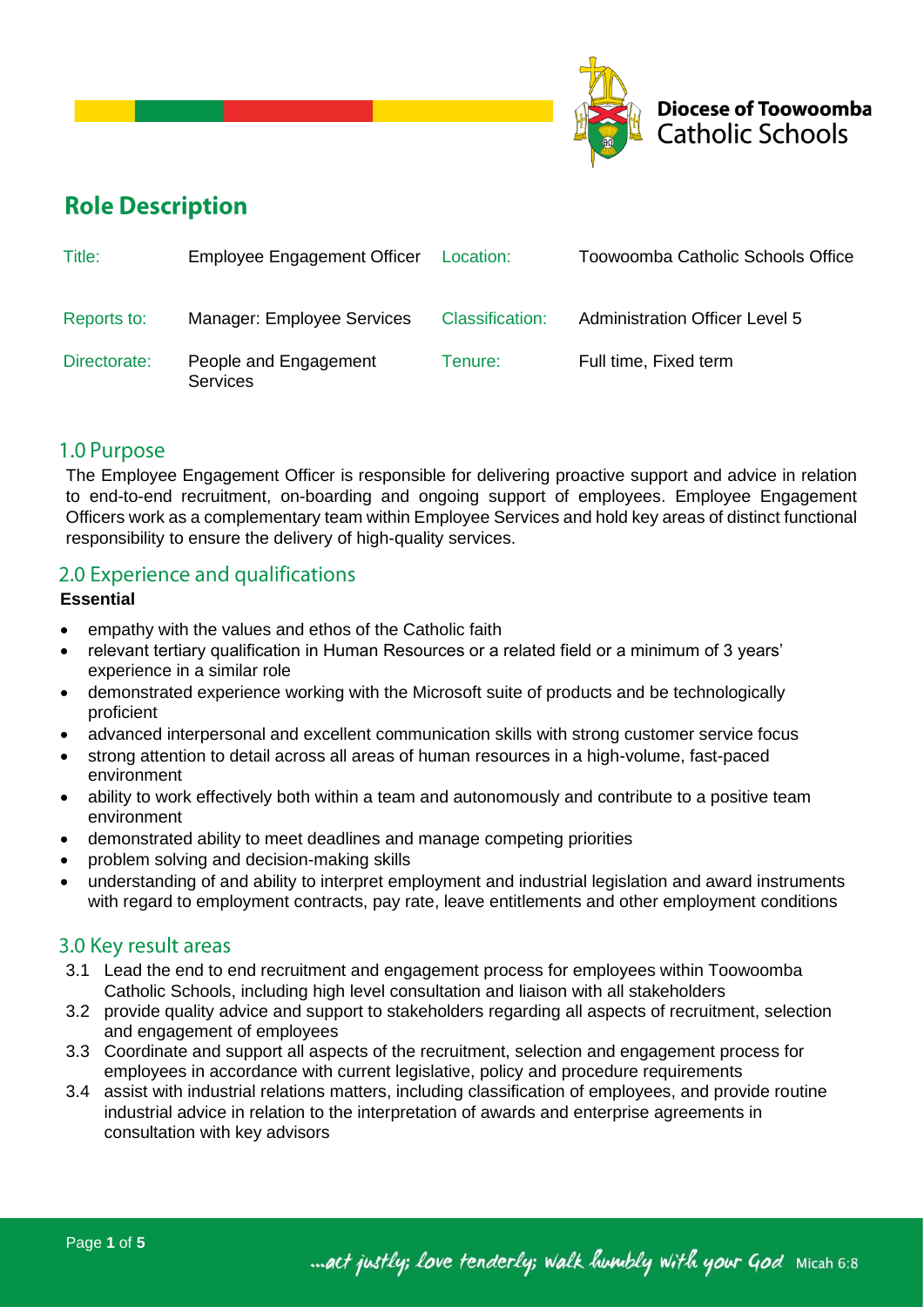- 3.5 contribute to the development of recruitment policies procedures and practices in relation to the attraction and retention of expert, professional employees
- 3.6 Ensure a consistent approach to recruitment, selection and engagement of employees through ongoing information sharing and skill development across team members
- 3.7 completes other duties that are directed as needs change or grow, if the duties are consistent with the purpose of this position and any relevant legal and/or industrial obligations

## 4.0 Statement of responsibility

- 4.1 While at work the role holder must
	- 4.1.1 take reasonable care for his or her own health and safety
	- 4.1.2 take reasonable care that his or her acts or omissions do not adversely affect the health and safety of other persons
	- 4.1.3 comply, so far as the role holder is reasonably able, with any reasonable instruction that is given by the person conducting the business or undertaking to allow the person to comply with the Work Health and Safety Act
	- 4.1.4 cooperate with any reasonable policy or procedure of the person conducting the business or undertaking relating to health or safety at the workplace that has been notified to workers

## 7.0 Statement of duties

The information detailed above is an accurate reflection of this role. Attached to this role description is a **duties statement** that covers a selection of activities in which the incumbent might engage. The list is neither prescriptive nor exhaustive.

... act justly; love tenderly; walk humbly with your God Micah 6:8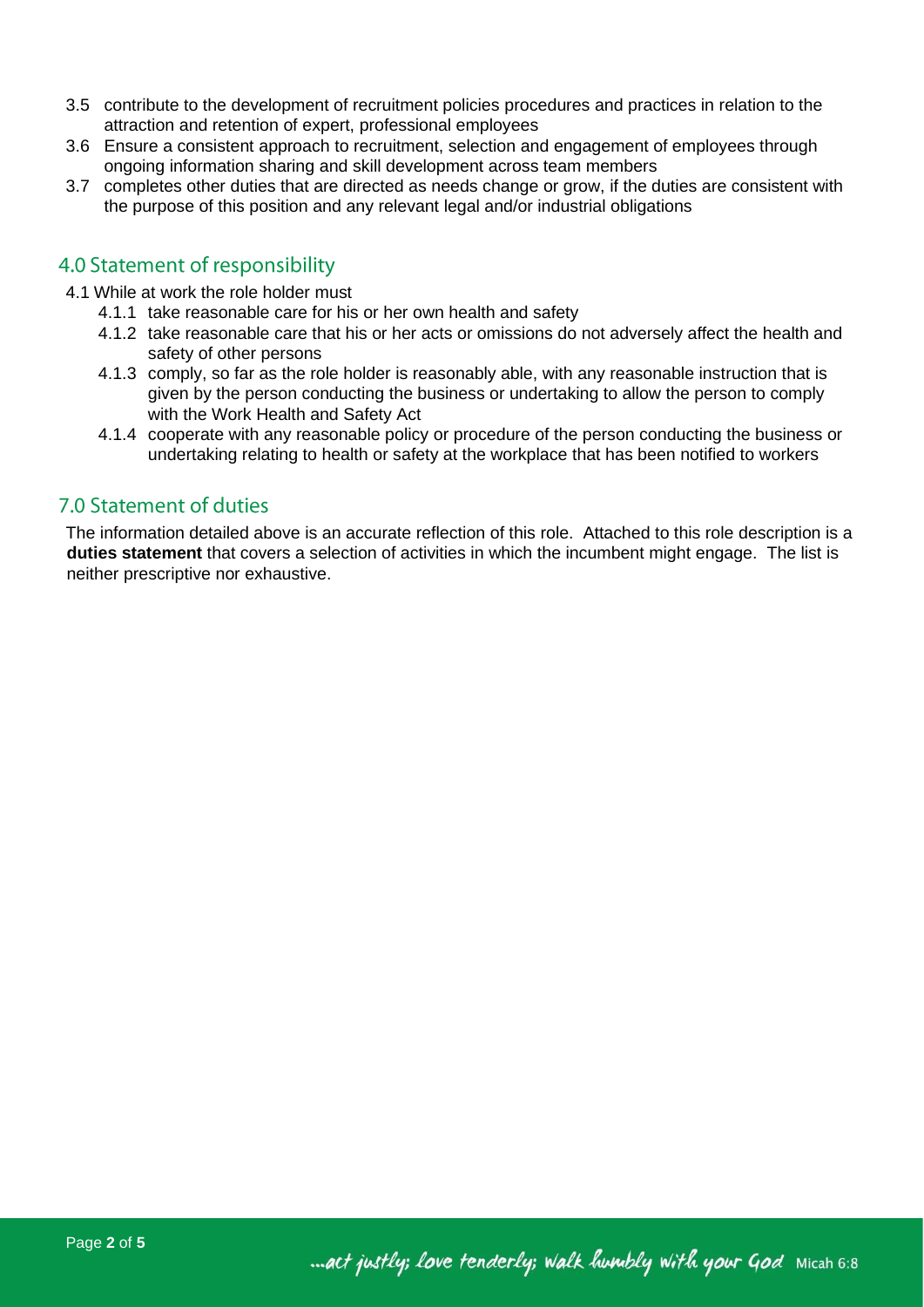## **Duties statement**

## **Employee Engagement Officer**

**Please note:** this statement links to the key result areas in the Role Description

- **3.1 Lead the end to end recruitment and engagement process for employees within Toowoomba Catholic Schools, including high level consultation and liaison with all stakeholders**
	- 3.1.1 ensure all required employee documentation is received, completed appropriately and signed by the authorised individuals
	- 3.1.2 provide recruitment support to school education leaders (SELs), principals, the school leadership team and principal assistants by responding to enquiries promptly
	- 3.1.3 update the payroll system and advise the pay office of any urgent position changes, including late resignations to ensure over payments do not occur
	- 3.1.4 ensure resignations, statements of service, appointment documentation for incumbents are received and processed prior to processing new Notices of Appointment (NOA) / VOAs
	- 3.1.5 complete administrative tasks relating to Employee Services activities including electronic filing of employee documentation

### **3.2 provide quality advice and support to stakeholders regarding all aspects of recruitment, selection and engagement of employees**

- 3.2.1 assist school leaders in identifying vacancies and provide support in the advertising and recruitment process, ensuring timeliness of process and delivery of quality applicants
- 3.2.2 coordinate and process advertising processes for vacant positions
- 3.2.3 ensure that all notification and compliance processes associated with the staffing workbooks are implemented
- 3.2.4 liaise with Professional Standards for an employment check for new employees or employees who have had a break in service of more than 6 months
- 3.2.5 generate Notices of Appointment (NOA); process and issue Variations of Appointment (VOAs)
- 3.2.6 prepare and issue new starter and payroll forms to employees
- 3.2.7 liaise with all relevant stakeholders, including Information Services (IS) and Professional Standards to initiate the Identity Management, mandatory training and code of conduct online training
- 3.2.8 Coordinate the employee engagement process, including provision of all contract and supporting documentation to the pay office for processing

#### **3.3 coordinate and support all aspects of the recruitment, selection and engagement process for employees in accordance with current legislative, policy and procedure requirements**

- 3.3.1 ensure that all recruitment and appointment processes are implemented in accordance with TCS procedures
- 3.3.2 coordinate all termination processes, including resignations, and liaise with the pay office to ensure the correct payment of entitlements
- 3.3.3 generate Acknowledgement of Resignation letters and coordinate communication with employees in relation to resignation
- 3.3.4 coordinate exit survey distribution to employee and key supervisors and directors
- 3.3.5 provide analysis of exit interview data for workforce planning activities
- 3.3.6 lodge *Termination Forms* to advise IS so that they can disconnect the employee from emails and information systems
- 3.3.7 manage all communication processes with in TCS regarding resignations
- 3.3.8 process Statement of Service for all terminated employees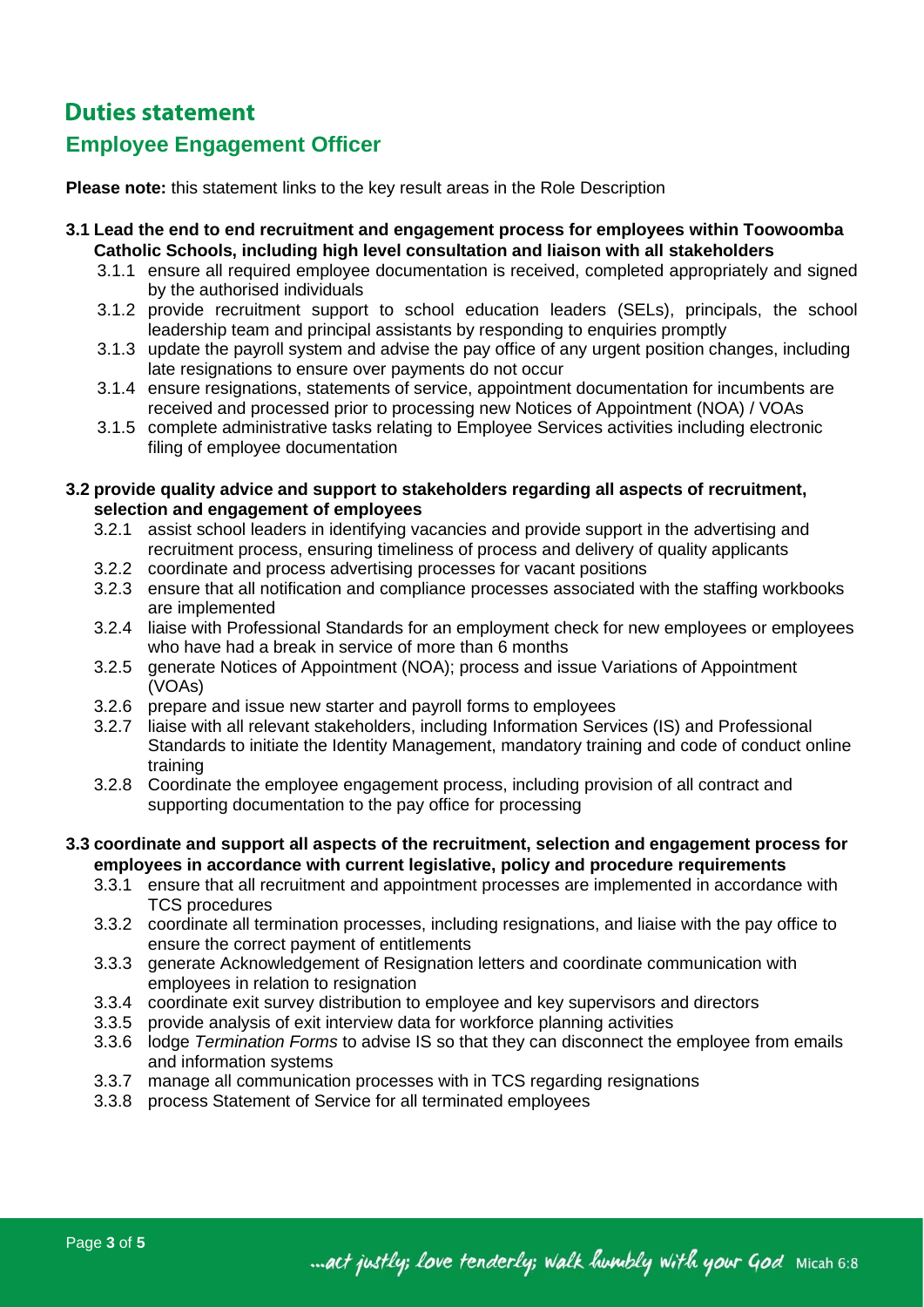- **3.4 assist with industrial relations matters, including classification of employees, and provide routine industrial advice in relation to the interpretation of awards and enterprise agreements in consultation with key advisors**
	- 3.4.1 conduct role classification and role evaluation processes in accordance with HR procedures
	- 3.4.2 provide advice and information in relation to the interpretation and implementation of relevant enterprise agreements and/or awards
	- 3.4.3 develop role descriptions in accordance with TCS procedure
	- 3.4.4 ensure knowledge of enterprise bargaining agreements is maintained and updated as new enterprise agreements are implemented

### **3.5 contribute to the development of recruitment policies, attraction and retention of expert, professional employees in each school**

- 3.5.1 provide advice based on experience and knowledge of legislation, policies, guidelines and emerging issues and trends
- 3.5.2 process relief teacher and general expression of interest applications
- 3.5.3 post advertisements for positions vacant onto the TCS website and external advertising products including SEEK;
- 3.5.4 create advertisements for printed media in local or state newspapers as required
- 3.5.5 apply procedures and business rules ensuring alignment to current government policy, process and legislation and best practice recruitment industry approaches

### **3.6 train new and existing staff in all key result areas of the Employee Engagement Officer position to provide ongoing support and relief in peak periods**

- 3.6.1 develop and deliver high quality training to new and existing staff in relation to the duties of the Employee Engagement officer
- 3.6.2 provide training and information to relevant school-based staff in relation to recruitment and human resource processes and procedures
- **3.7 complete other duties that are directed as needs change or grow, if the duties are consistent with the purpose of this position and any relevant legal and/or industrial obligations** 
	- 3.7.1 duties may include the completion of project work that presents itself during the course of the operational and strategic review of the actions associated with the Human Resources Strategy, TCS Strategic Plan or other directorate strategies. Specific areas of responsibility that may be assigned to an Employee Engagement Officer are listed as follows:
	- 3.7.2 lead all processes associated with recruitment of senior positions, including
		- 3.7.2.1 establishing recruitment strategy in consultation with relevant senior leaders
		- 3.7.2.2 developing contemporary interview and recruitment processes
		- 3.7.2.3 provide direct support during interview processes
	- 3.7.3 manage relationships with advertising and recruitment agencies
		- 3.7.3.1 develop and maintain service agreements with recruitment and advertising agencies
		- 3.7.3.2 manage budgetary requirements associated with recruitment processes
	- 3.7.4 lead all processes associated with the Supported relocation procedure
		- 3.7.4.1 completing and processing all forms and documentation
		- 3.7.4.2 initiating quotes by submitting an online form to the relocation service provider (SIRVA)
		- 3.7.4.3 managing the quotation and confirmation process with SIRVA, taking into account price, uplift date, delivery date and cubic metres moved matching as closely as possible to the employee's request
		- 3.7.4.4 coordinating all processes with other directorates, including Finance and Facilities, in processing the relocation and purchasing services
		- 3.7.4.5 managing any issues that may arise in the relocation process, including communication with the relocation service provider, removalist, employee, principal or finance

... act justly; love tenderly; walk humbly with your God Micah 6:8